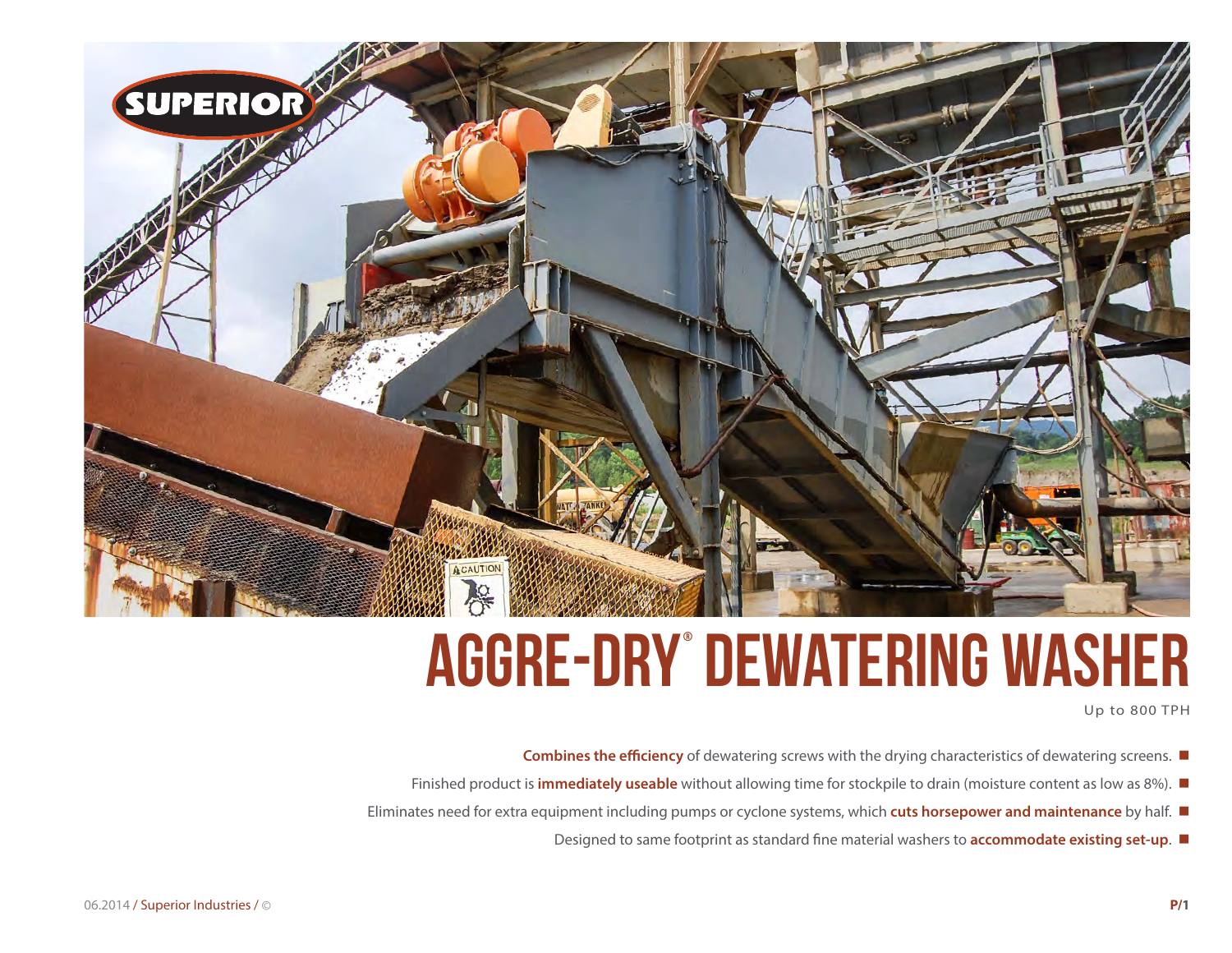### **HIGHLIGHTS**



- 1/ **OVERFLOW WEIR:** Allows for leveling of water for maximum sand retention.
- 2/ **FEED BOX:** High-quality, abrasion-resistant liners reduce turbulence for increased yield.
- 3/ **BAFFLE:** Located in load zone to calm water for better retention of fines.
- 4/ **FINE MATERIAL SCREW:** Single or twin screws, protected with adjustable 1" thick rubber wear shoes. In sand applications, rubber has 10% longer wear life than other wear products.
- 5/ **WASH BASIN:** Allows initial drainage of silty water.
- 6/ **DEWATERING SCREEN:** Replaceable snap-deck urethane screens with bolt-on urethane liners.
- 7/ **DRIVE SYSTEM:** Electrical, 3-phase, 60Hz, 460V motor with shaft-mounted gear reducer, belts and guarding.
- 8/ **DUAL VIBRATORS:** Electric, linear motion with adjustable g-force.
- 9/ **LOWER BEARING:** Slinger plate protects lower bearing from water leakage. Standard, robust pillow block bearing design.
- 10/ **FLUSHING RETURN LINE:** Returns water from screen to flush back nozzle on wash basin which uses return water for removing stagnant sand near discharge. (Not shown)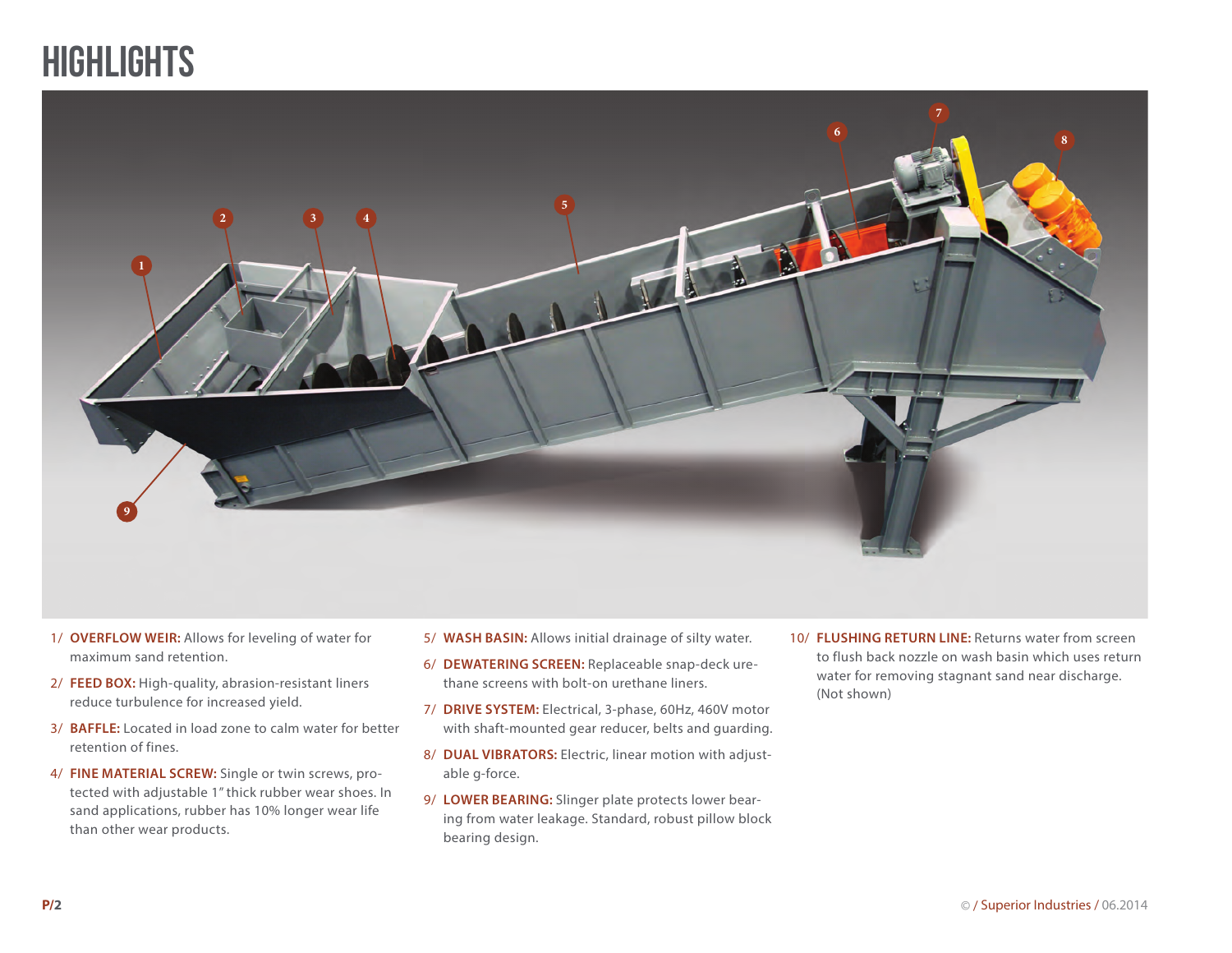### **FEATURES**











**CURVED BELLY PAN SLINGER PLATE PROTECTS LOWER BEARING FLUSH-BACK NOZZLE** 





06.2014 / Superior Industries / © **P/3**